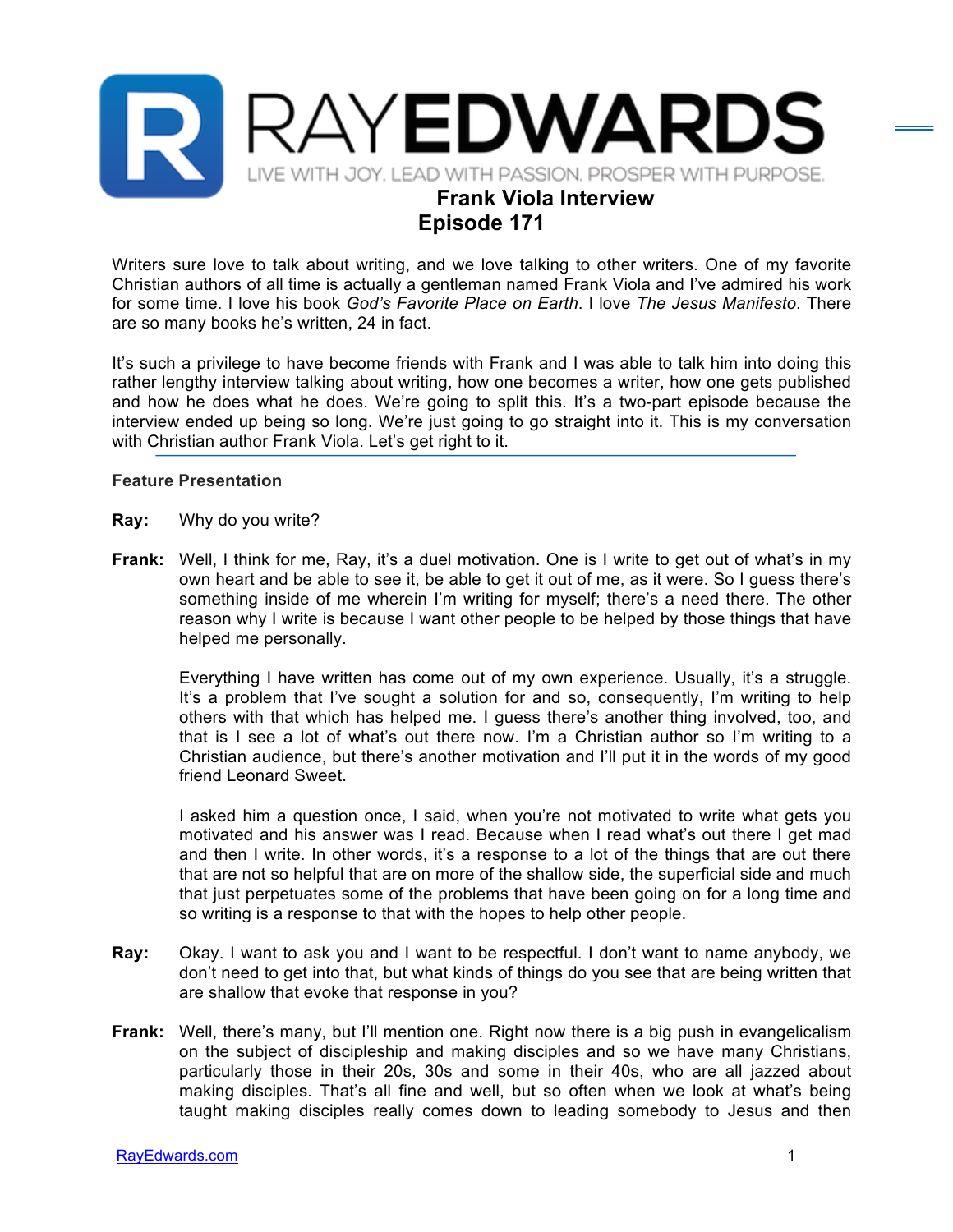telling them to go make disciples without really stepping back and saying what on earth is a disciple in the first place.

One of the things that's missing, I call it the missing ingredient, is that in the New Testament the core of New Testament Revelation and the definition of a disciple is someone who is living by the indwelling life of Jesus Christ. That's what a disciple is, *Not I, but Christ who lives in me.*

If you ask the typical Christian who is all jazzed about making disciples and you say, what is a disciple, they'll give you answers like, well, it's a follower of Jesus. Okay. Well, what does that mean? What does that look like? Well, pray, read your Bible, go to church, tithe and, if you're Pentecostal, speak in tongues. I mean, that's pretty much what you're going to get. Pray, read your Bible, witness, make other disciples, tithe and speak in tongues.

My point there is that a disciple is far more than that and it really juiced down to this issue of *Not I, but Christ who lives in me*. Yet, if you ask the typical Christian the question, what does it mean to live by Jesus Christ? What does that look like? How does it happen? You're going to get a blank stare. That's one of the examples of what I say about the superficiality.

Many Christians today, particularly young Christians because my main audience, 20s, 30s and 40s, are trying to sell somebody on a place that they've never been to themselves and the big thrill is, hey, we got another one. Oh, yeah, we got this guy to say the prayer. Oh, we got this guy to go to church. Never asking the question what is a disciple in the first place. So that's one example of what I'm talking

- **Ray:** I love the way you expressed that because, to me, that whole mentality of 'we got another one' feels a little bit too much like Amway for my liking.
- **Frank:** Yeah, it does. I mean, there's a thrill to bringing people to the Lord and there's a thrill to getting people wherever it is, the venue that you're involved in, whether it's your church or your Bible study group. That's all great, but where do they go from there. There's something far more than pray and read your Bible. Anyway, that's kind of an example, I guess, of what we're talking about.
- **Ray:** You said you write almost always, I think is what you said, out of your own experience and your own struggles and questions. Do you ever start in one place before you write something and then by the time you get to the end of it you realize, I was wrong and I've had to change some view or some idea or some knowledge that I thought I had. Just the writing process itself, does it change you?
- **Frank:** Yeah, that's a great question. As you know, Ray, and knowing me as you do, I'm never wrong. I've never written anything that was incorrect.
- **Ray:** That's true. I forgot!
- **Frank:** No, but for me, personally, what it is, is my thoughts are always being clarified and my way of putting things is always being refined. So if you give me a book that I wrote in 2008 and I look at it, to me, it's a torturous thing to do because once I write a book and release it I never want to look at it again. But, if I'm forced to open it up and look at it and skim through it, which I have done before, this is what it looks like in my head. Oh, my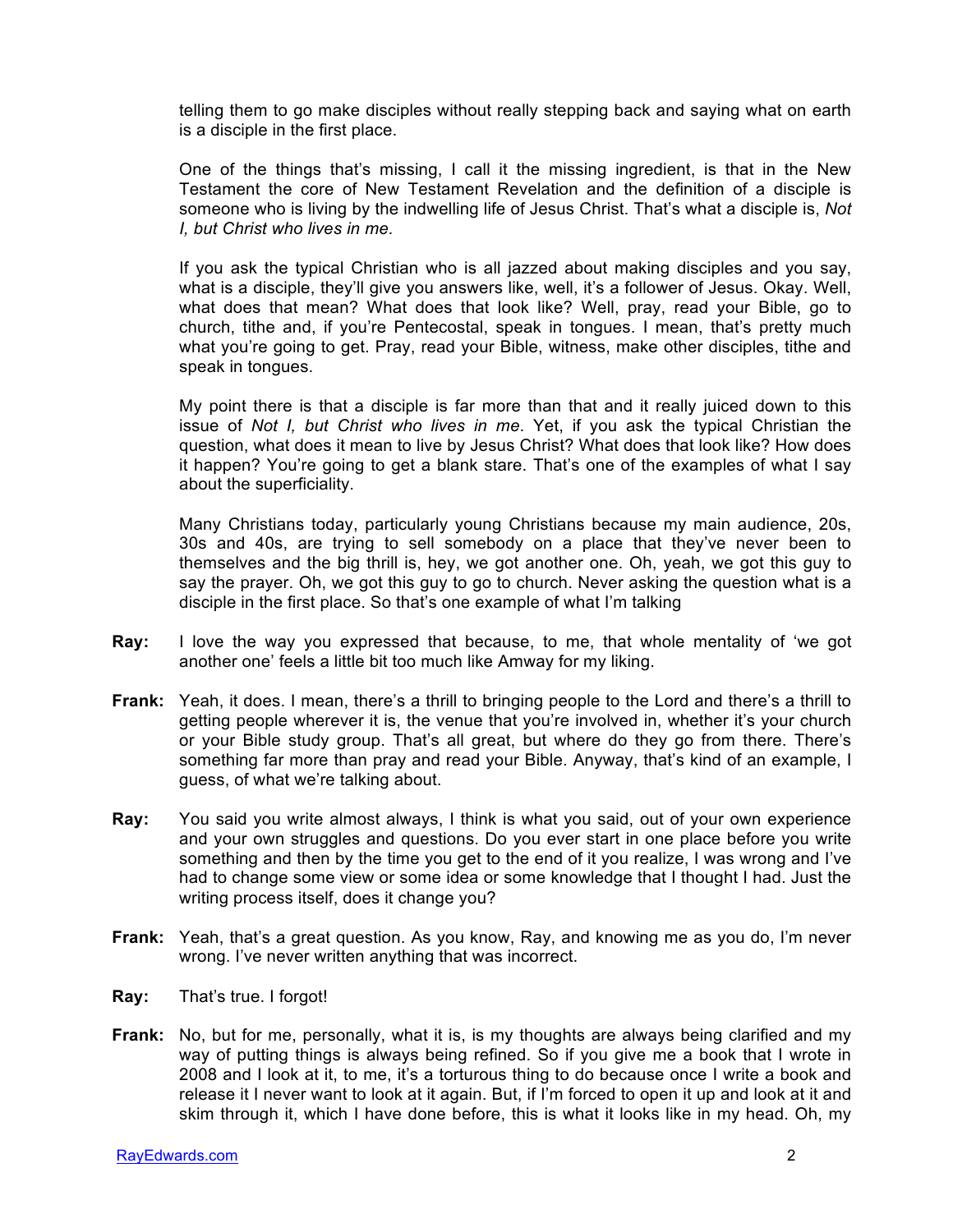goodness, I could have reworded it this way. Oh, no, I should have given an example here. Gosh, how could I have missed the scripture that I should have added right after this sentence?

So it's more that kind of a thing, to be able to restate things, reframe them, and illustrate them. Of course, I'm always growing, but I don't remember a point, at least not since 2008, where I said oh gosh, I was totally wrong on that. Although, in my own thinking in my mind before I write something I'm constantly reassessing things. But, in terms of reframing them, making them better, clearer and so forth, definitely that's a consistent, constant thing and, to me, it's a frustrating thing.

I'm a perfectionist, so I never get to the place where I feel like a book is perfect when I turn it into the publisher. It's more like what Winston Churchill said. At first it becomes a mistress, then it becomes a toy and then, finally, it becomes a monster that you're enslaved to and you're just so sick of it you just fling it to the public because you're frustrated so much with it. So that's pretty much how I feel. It's like, all right, I'm done. I don't want to do anymore. I'm trying of seeing this. Here you go.

Overall, I feel good about what I have written. Although, being the perfectionist, I always like to improve how I word things.

- **Ray:** Well, you are prolific. I tried to find an answer to this question before got on this conversation, but I couldn't find a definitive answer. I own a lot of your books, but I can't find the number. What's the official number of books that you have written?
- **Frank:** I think, I think the official number is 20 all together. Now, that's 11 published books by Christian publishers, conventional Christian publishers. So you have 11 of those and then the rest are self-published digital books, but I think it's 20 total. One of those 11 books, it was actually my first book, I wrote that in 2005 and that was with Destiny Image, then there was a three year hiatus. Then I wrote the 10 published books after that beginning in 2008 onward 'til today and, also, the 20 digital books. So I've written 19 books since 2008, whatever that is, seven or eight years.
- **Ray:** So what's your practice of writing like? There's a story that Stephen King tells when he is speaking anywhere, like he's doing a reading or making a public appearance and there's Q&A time, somebody always wants to know what kind of pencil he uses. He says it kind of scoffingly like, knowing the pencil that I'm using is not going to make you a writer.

As a writer myself, I'm always curious about what other writers practices are and how they work, so can you kind of give us an idea of that. How much do you write every day? Do you have a word count? Do you write on a computer? Do you write on a notepad? How does it work for you? What kind of pencil do you use, Frank?

- **Frank:** Well, for me, the question would be, what kind of crayon do I use? It's a blue No. 2, that's what I write my first drafts in.
- **Ray:** Okay. That's the answer, blue No. 2.
- **Frank:** Yeah. No, there are several ways I write books. I have three processes that I go through, depending on the genre of book. Sometimes they are spoken messages that have been transcribed and then I take the transcription and I begin to edit. When I say 'edit' I mean edit ruthlessly because the spoken word is so different from the written word.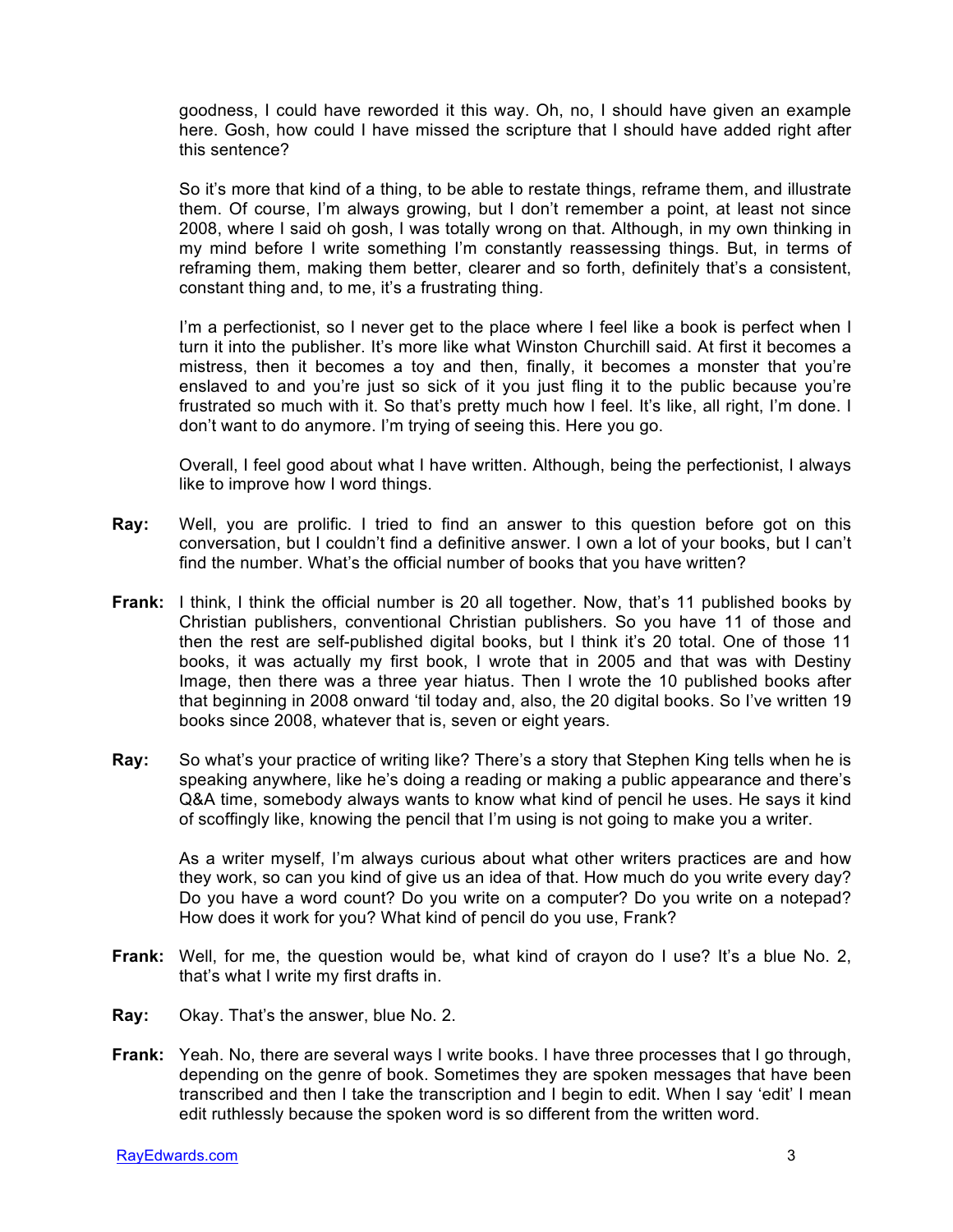- **Ray:** Yes.
- **Frank:** So take a book like *From Eternity to Here*. That is made up mostly of conference messages throughout the country. That's one example, that book. Other times I will write from scratch a new work and there I begin with a table of contents, which will change over time as I write. I just fill-in each of the chapters according to the subject matter in the table of contents and then I write, write, write and rewrite.

As some people have stated, I write "drunk" and I edit sober, which means I'm just throwing paint on the canvas. The writing part is simply writing without really paying attention to anything other than getting the words on the paper. The other process of editing is really where you begin to refine, mold, shape and make it cohesive and coherent. So those are two, I won't talk about the third way.

I don't have a regimented schedule. I'm not one of these people that write 1,000 words a day, my personality is not cut out for that. I can't do that, but I find myself, Ray, writing constantly. I would say most every day I'm writing something because I do have a blog and I do have an up-to-date newsletter and I write an awful lot of emails in response to people's questions. So I'm constantly writing and then I'm always working on a book. I more write when I'm inspired, unless I have a deadline and then I write when I'm not inspired.

- **Ray:** Okay. Let's talk about deadlines. Are you the kind of writer who is pushing right up to the edge of the deadline or are you done way ahead of time?
- **Frank:** Well, okay, I'm a plodder not a crammer, so I don't wait until the last minute. I have a coauthor that does that and I've written two books with him. I'm writing a third with him and he waits until the very last minute and writes 90% of the book at the very end. So I have to, basically, follow that pattern, which I don't like, because we're joined at the hip when we co-author.

I'm a plodder, I will write a little bit at a time over a long period of time. Usually, with deadlines we have a year from the point that the contract is signed or when the contract is signed, so I like writing a little bit, a little bit, a little bit and then getting to that point right before the deadline where I'm just so sick of it. I'm tired of writing, I don't want to write anymore, I'm out of juice and I give it to the publisher.

So I guess the short answer is I wait until the deadline, but I don't cram. I plod, but I do get it in on time.

- **Ray:** I want to be like you. I think I'm more like your writing partner, but I dream of being like you are.
- **Frank:** Well, I don't know if you want to be like me because it's not the nicest place to be. I wish I was a crammer because it doesn't seem to be a bother for him. He's written many books and has published with many people, but he has a way of making the publishers push the deadlines back. I don't really like to do that. Nevertheless, it's what he can do. Now, I think part of this is procrastination. For me, Ray, I don't know where you come out in terms of concluding your thoughts on this, but it seems to me that we procrastinate because we don't really like what we're doing or maybe we like doing other things more.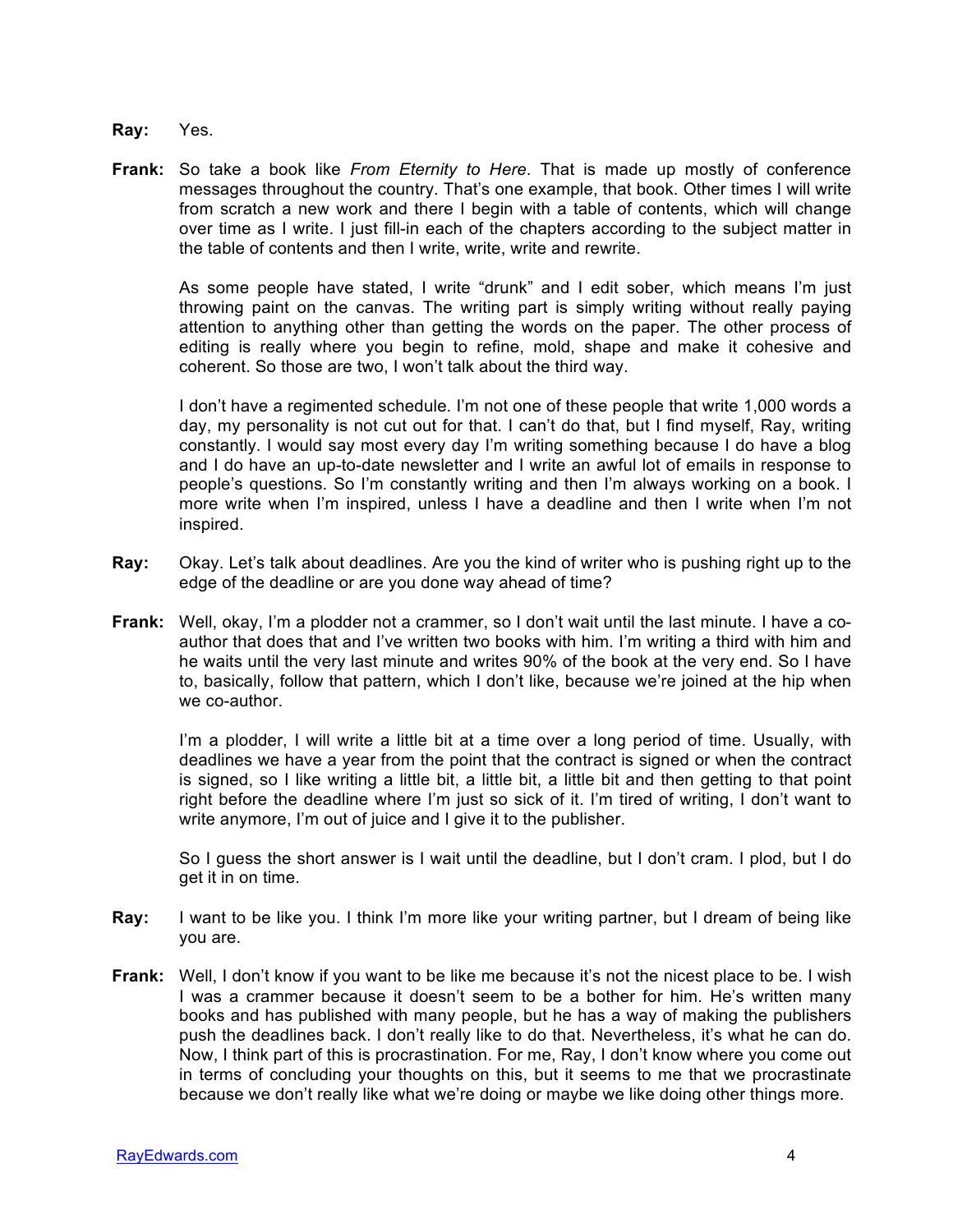At least that's me when I procrastinate on things and so what I've learned to do is, number one, try to just do the things I like to do, which is impossible to do all the time, but if I don't like to do something I try to get that out of the way first.

- **Ray:** Yes, I agree with you. I'm much the same. Brian Tracy wrote a book about time management, I think it's called *Eat that Frog*, and he's like, if you wake up and you know that today you have to eat a frog it's best to eat the frog first thing and get it over with.
- **Frank:** Oh goodness.
- **Ray:** Kind of a guttural analogy, but nonetheless.
- **Frank:** Yeah.
- **Ray:** Okay. You mentioned earlier that you have both published with traditional publishers and you've also done self-publishing. What are your feelings on those two things? A lot of people think with traditional publishing it's done with and other people think that that's not true. What's your opinion on those two worlds?
- **Frank:** Well, in my experience, because I've done both and I still do both, I still go with traditional publishers for some of my books and I self-publish the digital books. If you want to see your book in bookstores, even if you go with someone who will print the book and you get a great designer that makes it look really nice, you're going to have a hard time getting that book into bookstores. Unless you are a repeat bestselling author and I would say probably a mega bestselling author, it's going to be very hard to get it into bookstores.

The other thing, too, is when you have a book that's published by a conventional publisher there's a certain amount of credibility that comes with that. Because there are so many self-published books today, there's not a whole lot of credibility in the eyes of many that comes with that.

On the other hand, if you have an audience, you have a built-in audience, you have a following, you have readers in place already then it may make sense to do some of your work with a designer or so, or digitally, perhaps, if you want to get a printer and pay a printer to print it out and make sure you get a nice-looking cover on it.

It may be something to consider, to self publish, because the advantage there is, number one, you don't have to deal with editors and editors can be a nightmare for an author. You don't have to wait on decisions to be made by the publisher in terms of cover and so forth, you make all those decisions yourself.

Secondly, if you're looking to monetize, if you're looking to earn money through writing and writing books particularly, you can make a lot more money per book with doing it in a self-published medium, but you're going to have to have some kind of a readership in place or else you're not really going to get many people to look at it or buy it. So this is where the question of tribe and platform comes in.

For me, there are certain books that make sense to do digitally, which is a self-publish mechanism for me, and then there are other titles that I will only go with a publisher because I know it's going to get a wide reading. It will get into the bookstores. It will go through their marketing channels, etc. So that's what I would say on that question.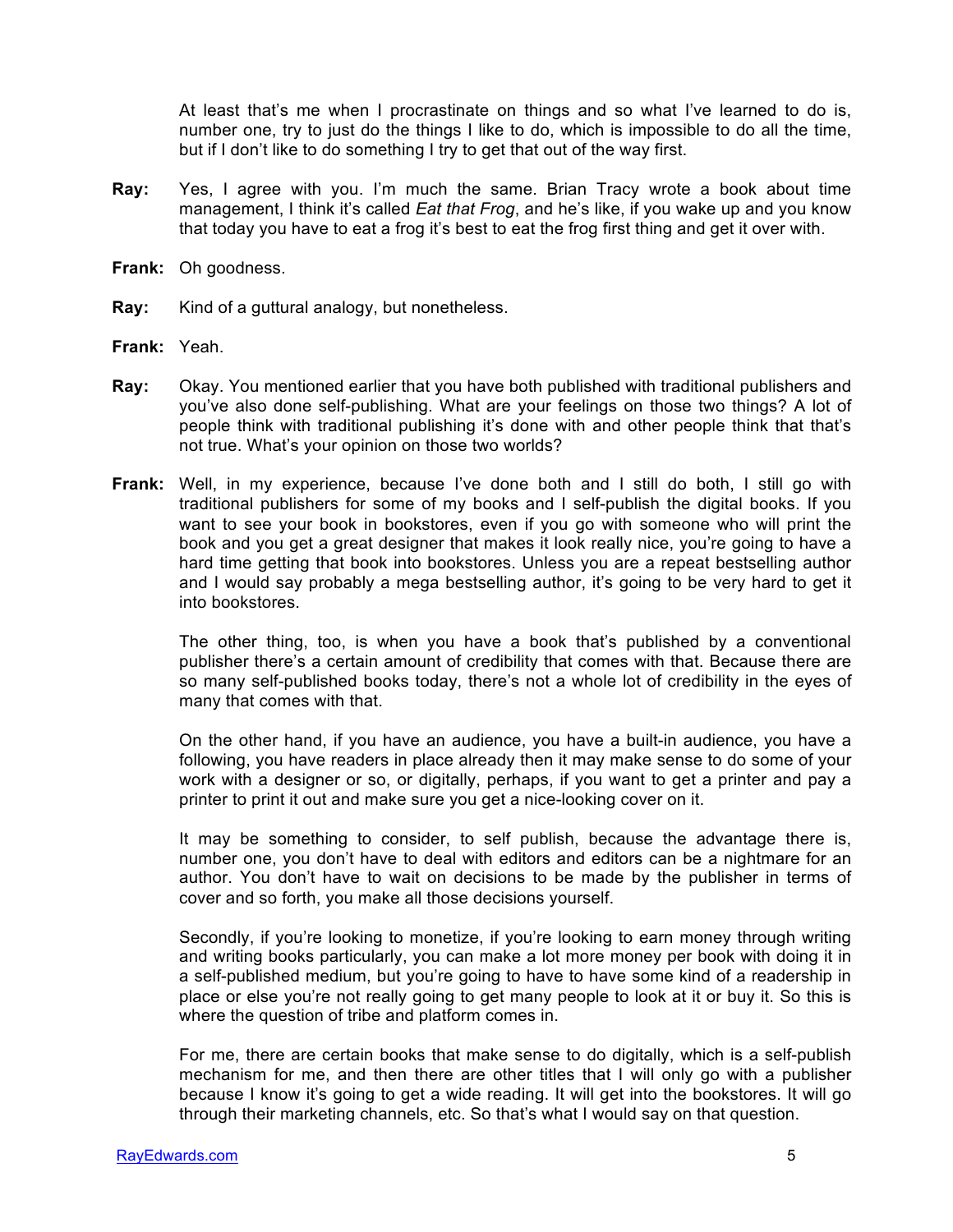- **Ray:** Okay. I want to get to the tribe and platform subject in just a moment, but before we do something that occurs to me is you talk about self-publishing versus traditional publishing, like you just decide which one is best for this book. Yet, I think, for many people, they feel like, well, I can't get a traditional publisher, so how is that even a decision to make. How did you get your first publishing deal? How did that happen?
- **Frank:** Well, that's funny because I was experimenting many years ago. I was experimenting with self-publishing, actually having it printed, I had a cover on it and so forth. I was doing this many years ago in the '90s and a publisher found some of my self-published work and was interested in publishing it.

The publisher at that time made an offer to me and I accepted it because I thought, you know what, I've never looked for a publisher before, but this is something that I think will be a good thing for me. So I went ahead and did that and that opened the door. Because the book did well, that opened the door for many other books to catch the interest of publishers.

Early on, a very well known Christian author gave me some advice. He said, Frank, for many years I have published books -- and he's gone with traditional publishers from the beginning -- but I did not have a book agent. I didn't know this, but I ended up hurting my books because an agent will actually get you a higher advance and a higher advance means that the publisher is going to do more to market and promote the book and get it out there in front of people. Because he would always take low advances, not having an agent to negotiate for him, he was hurting his books.

So when he told me that, you know, I'm not the brightest guy in the world, but I know how to take advice and he had the ring of truth. So he put me onto an agent and ever since I've had an agent. So whenever I do a traditional published book I have an agent, but you already have to have a book that maybe you self publish.

It could even be a digital book that's done really well, people have read it in large numbers and there's been a viral dimension to it to where a publisher is going to say, you know what, if we publish this person people are going to buy the book. Either that or you have to have a fairly large platform.

I know several authors, brand new authors, they've never done a book before, Ray, but they have built blogs that have had massive readerships. Because they have so much traffic on the blogs, they have landed publishing deals with major publishers and the advances they have gotten are very high.

First-time advances from a publisher, if you have a large platform, are usually higher than people who have been writing for a long time because they're gambling. They don't really know your work. They can't measure it against anything except looking at that platform. So some of these people get very high advances on the first book they publish, just because they have so large of a platform.

**Ray:** Let's talk about that because you've got one of the most successful Christian blogs on earth. I think a lot of people probably look at that and think, well, that's great for Frank because he's Frank and everybody knows him, but that's not the way it started. What was the process of building your blog and what's your readership now?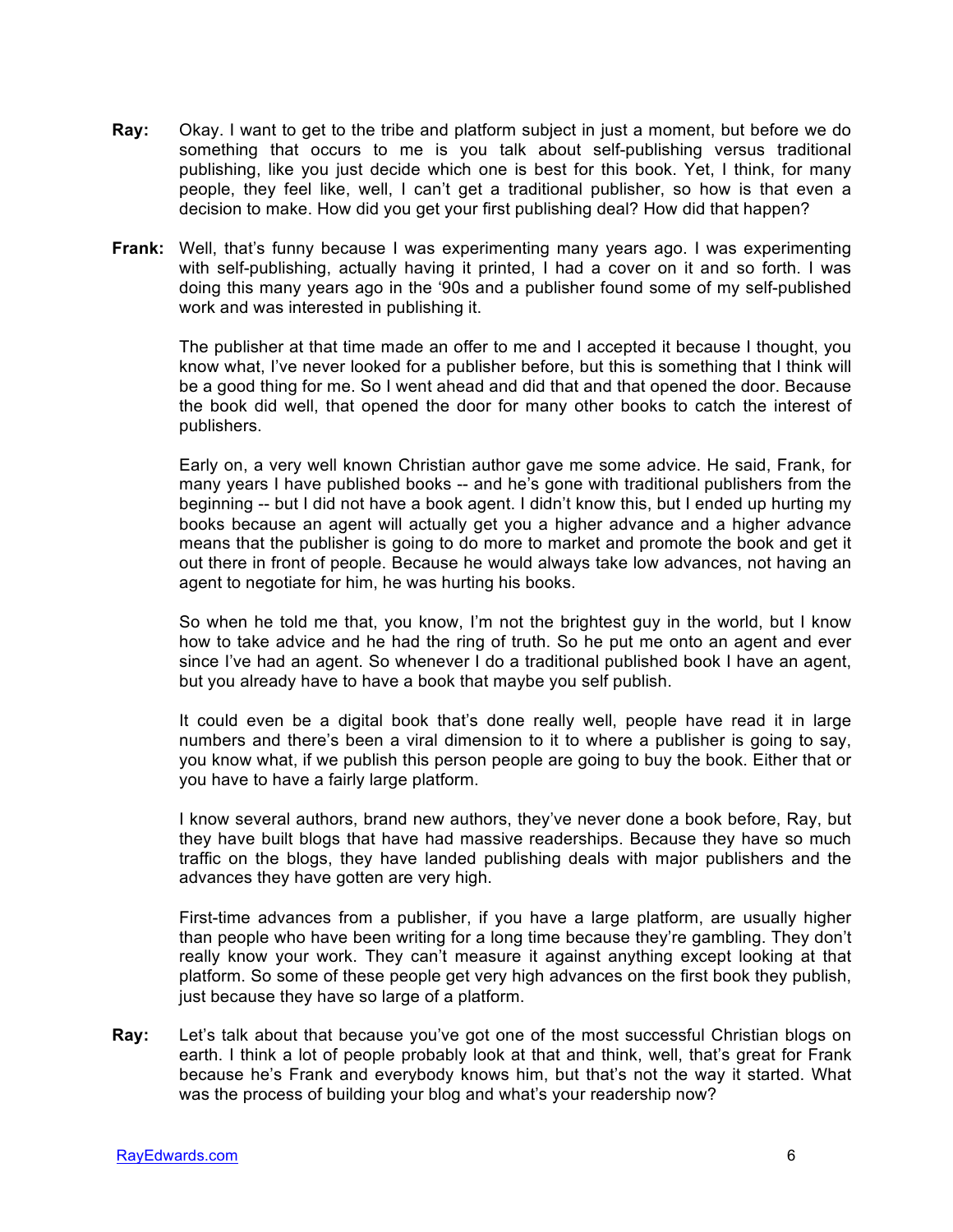**Frank:** Oh, I don't know. It depends. I think, on average, the last I checked it was something like 80,000 monthly readers. It's not bad, but it's not the greatest thing in the world. I mean, I'm not Max Lucado or Charles Stanley or Joel Osteen, Ray, I view myself as a regular guy who's written a few things and there's an audience for what I have to say. I think that's the key. For people out there who have something to say the question is, is it unique enough to be able to find people, an audience, a tribe, as it were, to use Godin's term, who are interested in it. To not only consume it themselves, but to share it with others.

I started blogging in 2008 on the free WordPress.com blog. I just did it as a hobby until 2012. I found out that a lot of bloggers were monetizing their blog and actually earning an income from it and I thought, you know what, I like that idea. I could use some money here. I don't profit personally from my book sales, so that was one thing I saw that was attractive to me. I could actually write, not charge a penny for it and, yet, through advertising and affiliates earn income from the blog.

So I really did a lot of work in reading everything I could, taking courses, talking to many professional bloggers to find out what was working for them and I became really intentional about learning how to build an audience that was faithful and loyal to what I had to say, that were being helped by it and that would bring other people to it.

My message is different than what's out there, in most cases, and I think that's the key, Ray, is to have a message that is distinct and unique from what's out there in your particular subject matter or your genre. Even if you have a small audience, if they're loyal and faithful to what you have to say and they're being helped by it, genuinely helped by it, they will spread the message to other people. If they find others of like mind and like heart, then you can build a readership that's really being helped by what you have to say, they find it valuable and they'll share it with others.

I would say that as a way of encourage to anybody. You don't have to be a name. There's a lot of very successful bloggers right now that if I mentioned their names nobody would know who they are, but they have massive audiences because they're writing to a certain audience that finds what they have to say distinct, unique and of help. So that's what I would say to your listeners on that point.

- **Ray:** Well, it's very inspiring because you are very successful and your blog is very successful. You said you're not on that level of like Joel Osteen, Max Lucado or people like that, yet you have 80,000 or so monthly readers. For most people, I think that is something that feels completely out of reach for them. What I like about what you've done is you just studied what other people were doing that was successful and you started implementing those things.
- **Frank:** Yes.
- **Ray:** You're very disciplined, it's kind of a blue collar ethic that you have about it. It's like, well, this is what you do. This is how you put it together. I guess I wonder. Do you feel like anybody could do this or were you just in the right place at the right time? Could somebody still go in three years from zero to 80,000 monthly readers? Is that still possible?
- **Frank:** I think it is, depending on a couple things. One, first of all, you have to be able to write in a way that… How do I put it? You've got to be able to spell. You have to be able to write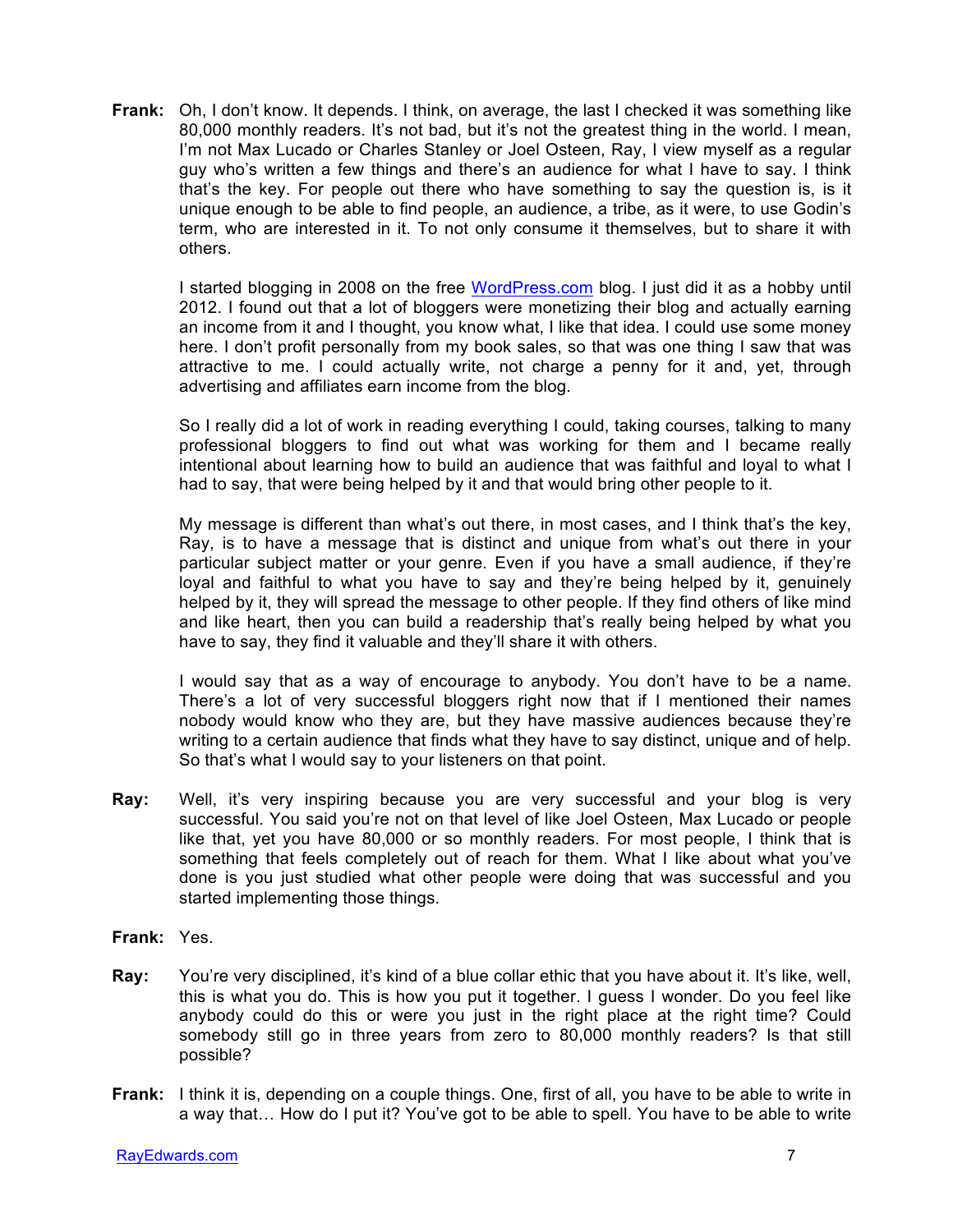a sentence that is fairly grammatically correct. You have to be able to write, say, on at least a seventh grade level.

- **Ray:** That has been my problem.
- **Frank:** Well, I was going to mention that, but I thought that wouldn't be too nice on your own show! No, you have to be able to put together cohesive sentences. You don't have to be a flowery, eloquent, gifted writer. You don't have to have any of that, but if you have problems with spelling and you have problems with grammar you can still pull it off, Ray, if you get an editor to read everything you put out.

I actually have a good friend of mine, he has a blog. It's fairly well read. It has a lot of good traffic. He's a horrible speller and he can't really figure out the grammar. He's not good with that, but he has a friend who is a superb writer, not a published author, so every time he writes a blog post he gives it to his buddy. His buddy edits it, cleans it up, makes it correct, fixes the errors and then he publishes it. So you can do it.

First of all, you have to have a passion for writing, number one. Number two, you have to have a message. You've got to know what it is you're conveying to people and it has to be something that's helped you, personally. Quite frankly, if it hasn't helped you, personally, if it hasn't solved problems for you, if the things you're writing about have not been meaningful to you, they're really not going to help anybody else. So that's huge. Then there has to be some knowledge.

This is what I did in that full year between 2011 and 2012, all I did in my spare time was learn how to blog and what worked and what didn't work. I did a lot of experimenting, let me tell you. A lot of things that I learned from the "experts" didn't work.

- **Ray:** What!
- **Frank:** Yeah, I know, isn't that something. But a lot of it did work and then I stumbled across some serendipitous discovers of my own that, to me, were groundbreaking and worked really well. But, if people have a passion, they're clear on their message, that which they're writing has helped them, personally, to solve problems in their own life or to bring encourage to themselves, then they can share that with others hoping to have the same effect. Also, they have to have a commitment to being consistent.

That's a big thing because, quite frankly, to be frank and I am, quite frankly, it gets discouraging to blog, especially when you're starting out. Let me tell you something, it took a long time. You've got to remember, I started in 2008. Yeah, I was intentional in 2011, but there were days, weeks, months where I was looking at my traffic and, man, I was depressed for a week. It was just, I'm doing all this work, where are the people!

Every blogger is going to face that at some point or another, usually in the beginning. Even now I'll put out a post and I'll think this is killer, this is going to help so many people and it will be a dud, you know?

- **Ray:** Yeah.
- **Frank:** Then other things I'll write will go viral and I'm just scratching my head. How'd that happen? But, I think there has to be a dedication to it, a commitment and an ethic of I'm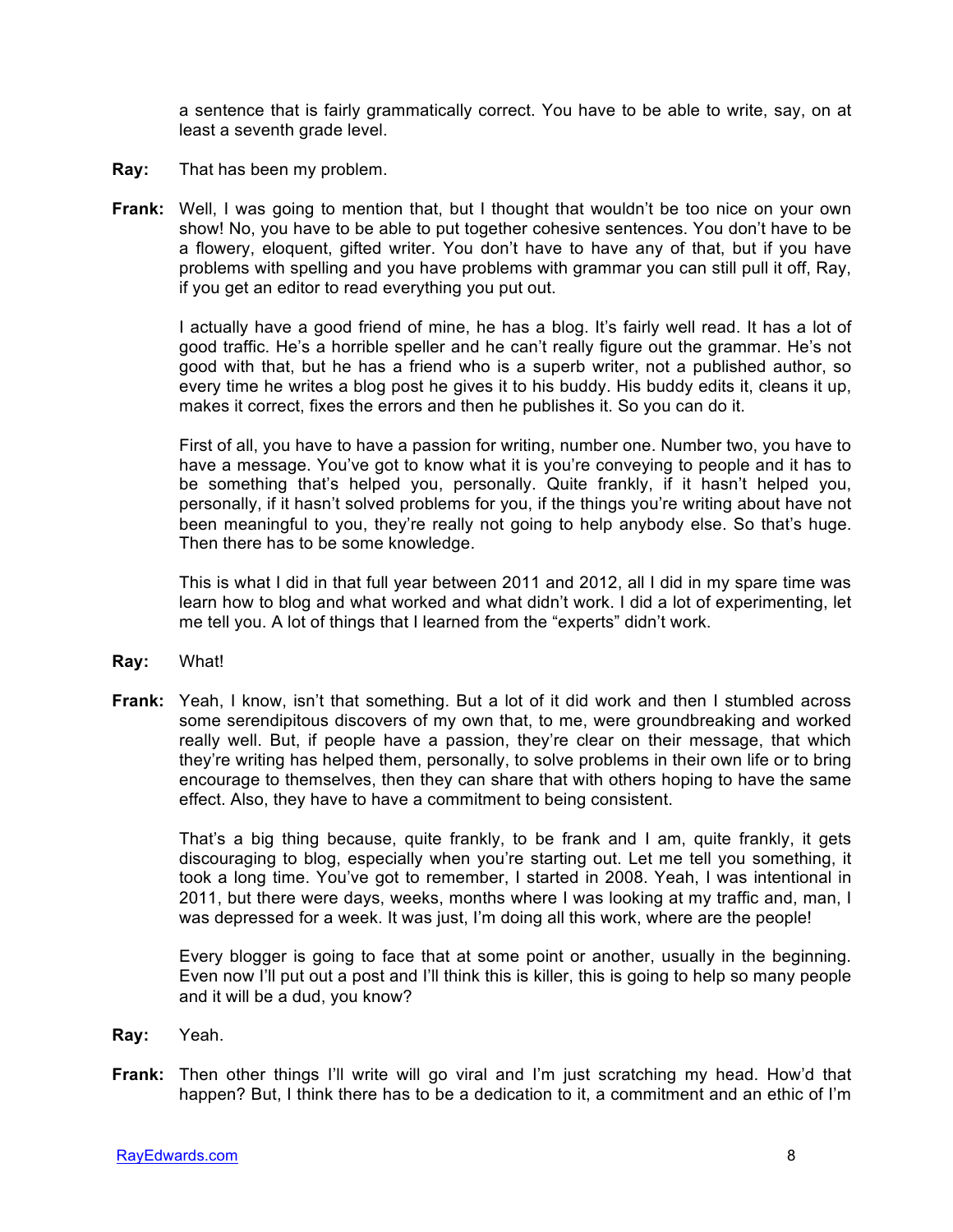going to stick with this for a long period of time and see what comes of it. Anyway, that's kind of a long answer to your short question.

**Ray:** No, that's good. That's good stuff. This week, for me, on the blog the theme is 'Declare Your Writing Independence', so I love this. I think this is a great topic for us to be talking about this week. What's interesting to me is I've taken probably most of the same courses that you've taken and it is interesting that sometimes what the experts teach, as if it were handed down on stone tablets, is just wrong, it's just flat out wrong.

I love that you, even more so than I, kind of admire this. I don't kind of admire it I do admire this about you. You took the teaching you got and you just put it to the test and what worked you kept and what didn't you threw out. I think that's so incredibly powerful and wise.

Then you actually have put together a course, I think this is a good thing for us to talk about, called the Buzz Seminar Master Class. They way I would describe it is you took all that stuff you learned and you put it together in kind of a checklist and instruction manual on how to do the stuff that does work. Talk a little bit about the Buzz Master Class, how that works and what it does for people.

**Frank:** Yeah, I would love to because, to me, I think this is one of the most powerful, practical and helpful resources available to date. Having been immersed in all of this, you know, writing, publishing, marketing even, I can say that with confidence.

I'm one of nine presenters. We actually have a total of nine presenters and counting. We have slated a few more that are going to be added and you're one of them, Ray. For those listening, Ray did a session on the Buzz Seminar on copywriting, which is your forte.

What this is, anybody who is interested in writing, they have a passion to write or they have a talent to write and they're interested in one of two things, either building an audience who reads what they write or they're interested in monetizing their writing, that is, receiving income through their writing, this is an immensely valuable resource for them.

What it is, in essence, it is a writing course, a blogging course, a publicity course, a copywriting course, a marketing course and a publishing course all rolled into one. You're learning from nine different experts in these various fields on the best practical tips and pieces of advice that they can give, including myself, the things that have worked for me and juicing it down to very practical steps.

Not only that, but people who become members of the Buzz Seminar Course, they get the course, become part of a larger community called The Hive. This is a community that connects everybody who's taken the course or went to the one live event we had to kickoff the course. It connects them all together, so you get access to the community, people asking others questions, whether it's on their blogs, their books, publishing, publicity or what have you. So it's a community helping one another and then access to all the presenters. It's just a powerful, powerful thing.

Can I share a pet peeve of mine right now, Ray? Do you mind?

**Ray:** Yes, go for it.

RayEdwards.com 9